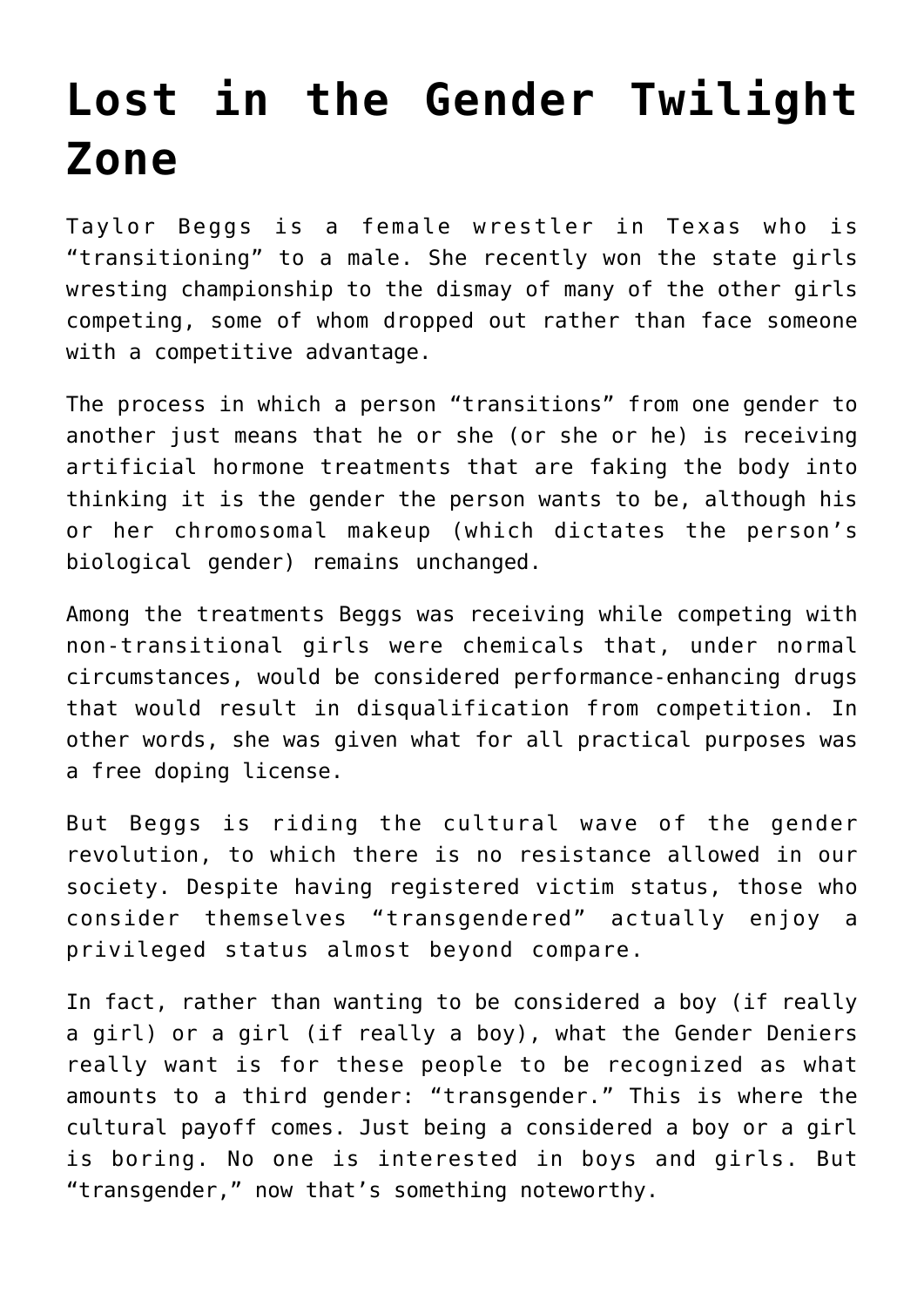You get no media laurels for just being some boring old boy or girl. That's a yawner. Boys and girls don't even appear in the culturally approved acronyms like LGBTQ—an acronym which, by the way is ever expanding with new and more fanciful gender designations.

LGBTQRSTUVWXYZ. Watch for it.

The gender revolutionaries aren't satisfied with some quiet process in which the girl all of a sudden becomes a boy and everyone just goes on with their lives. Rather, everyone must know that the transitioning boy is not only a boy now, but was a girl and is now a boy, which means he is "transgender" and the culture is awaiting your explicit approval and encouragement and if you don't give it then you are a reactionary and a homophobe with serious denial issues and exactly what turnip truck did you fall off of?

"Transgender." Say it, fool.

—

Several parents have reportedly filed a lawsuit over the Beggs case. Watch them be pilloried by the Tolerance Police and eventually have to retreat into snake-infested caves deep in the Texas desert to avoid the ugly derision that is coming their way because they don't want their daughters wresting other female athletes who are competing with an unfair advantage—or simply because they don't want their daughters hurt.

Fairness? Health? Forget it. We're talking gender here, where the normal rules do not apply.

Martin Cothran is the editor of *[Classical Teacher](https://www.memoriapress.com/classical-catalog/)* magazine, published by [Memoria Press,](https://www.memoriapress.com/) and the director of the [Classical Latin School](http://classicallatin.org/) [Association.](http://classicallatin.org/)